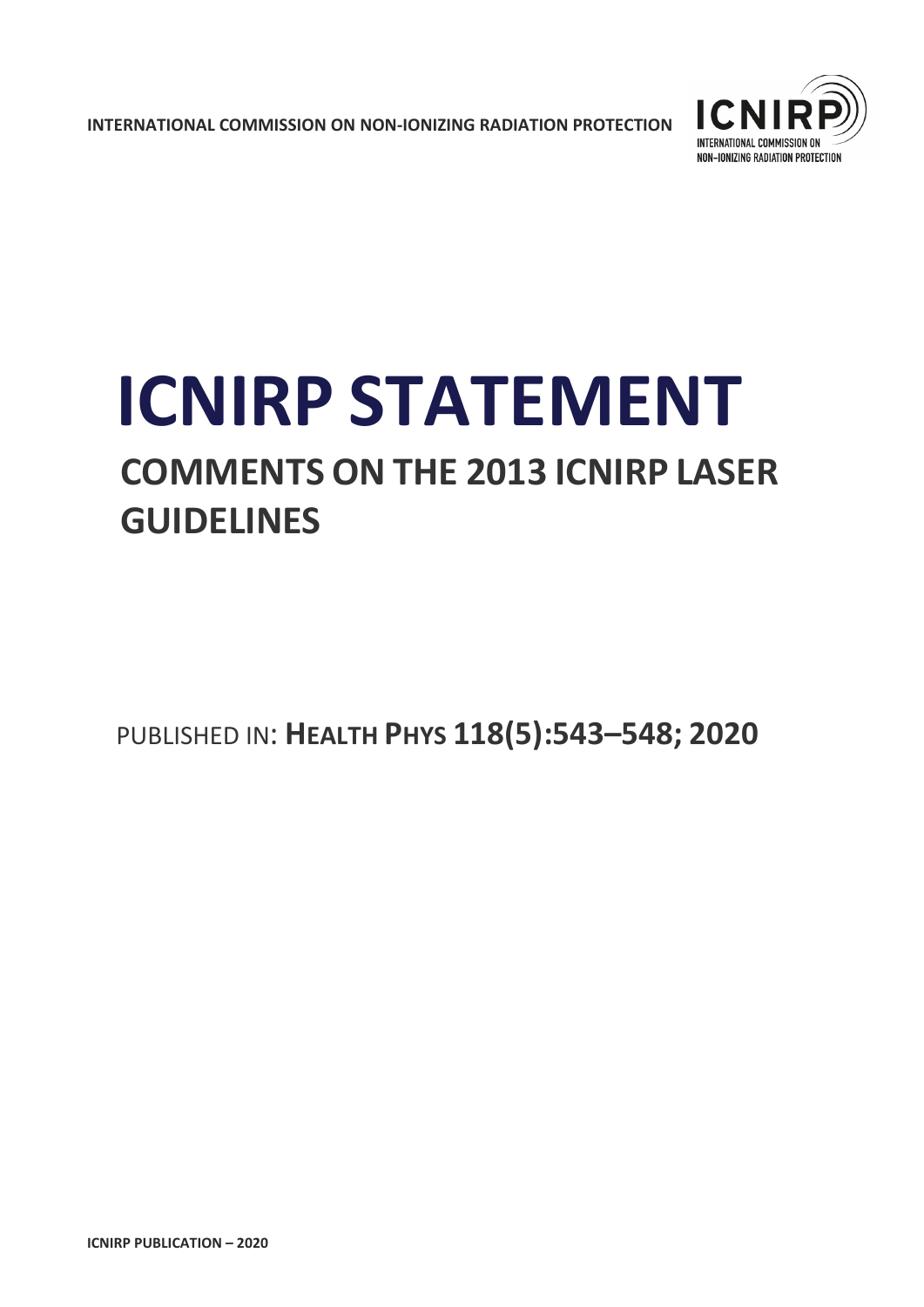## COMMENTS ON THE 2013 ICNIRP LASER GUIDELINES

International Commission on Non-Ionizing Radiation Protection (ICNIRP)<sup>1</sup>

## INTRODUCTION

IN 2013, the International Commission on Non-Ionizing Radiation Protection (ICNIRP) published guidelines on exposure limits for laser radiation of wavelengths between 180 nm and  $1,000 \mu$ m (ICNIRP 2013a). Since then, the application of the limits has shown that some additional guidance is needed for complex exposure cases. This statement refers primarily to extended laser sources as opposed to the more common point sources. Questions received about the application of exposure limits for retinal thermal hazards from extended sources subtending more than 5 mrad made it clear that clarifications were needed regarding the description of angular subtense and repetitive-pulse correction factors. It is also confirmed that the exposure limit to protect the cornea in the far infrared wavelength range is not based on aversion responses. Also, this statement provides clarification on symbols used in the tables.

#### SYMBOLS USED FOR ANGULAR SUBTENSE OF THE RETINAL IMAGE

In the 2013 laser guidelines, as in earlier guidelines, the symbol  $\alpha$  denotes the angular subtense of the apparent source, which is equal to the angular subtense of the retinal image. However, the use and meaning of the symbol  $\alpha$  is not entirely consistent throughout the guidelines. While the physical extent of the retinal image is not limited to the diameter associated with the angular subtense  $\alpha_{\text{max}}$ , in some formulas the numerical value of  $\alpha$  is limited to  $\alpha_{\text{max}}$ . An

(Manuscript accepted 16 July 2019)

0017-9078/19/0

DOI: 10.1097/HP.0000000000001154

[www.health-physics.com](http://www.health-physics.com) 543

example where the numerical value of  $\alpha$  is not limited to  $\alpha_{\text{max}}$  is equation 5 in the 2013 ICNIRP laser guidelines. While the text above equation 5 correctly states the limitations, the discussion is short and therefore prone to misunderstandings (see, for instance, comment 4.5 and Fig. A8 of Berlien et al. [2017]; also, in the Artificial Optical Radiation Directive in Europe [EU 2006], the equivalent of equation 5 is given without stating the restrictions for its application).

It is emphasized here that equation 5 is applicable only for the case of homogenous and circular sources (and therefore retinal images) that extend beyond  $\alpha_{\text{max}}$  and where the measurement field of view (FOV) is open (i.e., the angle of acceptance that defines the measurement FOV is at least as large as the retinal image), as also noted in the text of the 2013 guidelines. For the case of a homogenous and circular retinal image profile and when the exposure level is determined with an open FOV, equation 5 of the guidelines is an alternative (i.e., is equivalent) to limiting the value of  $C_E$  to  $\alpha_{\text{max}}$ ; i.e.,  $C_E = \alpha_{\text{max}}/\alpha_{\text{min}}$  where the exposure level is determined with a circular FOV that is limited to the same angular subtense  $\gamma_{\text{th}} = \alpha_{\text{max}}$ . The latter is generally applicable also for nonhomogenous and noncircular sources (Schulmeister 2015; Schulmeister et al. 2018). Equation 5 can be derived by simple radiometric principles from the general method of limiting both the value of  $\alpha$  for  $C_E(\alpha)$ and the angle of acceptance  $\gamma_{\text{th}}$  for the exposure level determination to  $\alpha_{\text{max}}$ . In order to avoid misunderstandings, the symbol  $C_{\rm E}^{\rm open}$  could be used for the case that  $C_{\rm E}$  is extended beyond  $\alpha_{\text{max}}$  and the measurement FOV is implied to be open (as was done in equation 5 of the 2013 guidelines), while the symbol  $C_E$  should be reserved for the generally applicable scheme (as defined in Table 2 of the 2013 guidelines), using a limited FOV.

Fig. 1a shows the dependence of the retinal thermal exposure limit (EL) on the angular subtense of a circular homogenous apparent source (i.e., a circular homogenous irradiance profile of the image) as described in equation 5 of the 2013 guidelines (implying that the exposure level is determined with an unrestricted field of view, i.e., a FOV that is at least as large as the apparent source). Fig. 1b shows the equivalent trend for the general definition of  $C_{\rm E}$ ; i.e., the value of  $\alpha$  in  $C_{\rm E}$  is restricted to the exposureduration-dependent  $\alpha_{\text{max}}$ , and the exposure level is determined

<sup>&</sup>lt;sup>1</sup>ICNIRP, c/o BfS, Ingolstaedter Landstr. 1, 85764 Oberschleissheim, Germany.

The International Commission on Non-Ionizing Radiation Protection (ICNIRP) collaborators are listed in the Acknowledgement section.

The author declares no conflicts of interest. For correspondence contact Gunde Ziegelberger, ICNIRP c/o BfS,

Ingolstaedter Landstr. 1, 85764 Oberschleissheim, Germany, or email at info@icnirp.org; g.ziegelberger@icnirp.org.

Copyright © 2020 The Author(s). Published by Wolters Kluwer Health, Inc. on behalf of the Health Physics Society. This is an open-access article distributed under the terms of the [Creative Commons Attribution-](http://creativecommons.org/licenses/by-nc-nd/4.0/)[Non Commercial-No Derivatives License 4.0 \(CCBY-NC-ND\),](http://creativecommons.org/licenses/by-nc-nd/4.0/) where it is permissible to download and share the work provided it is properly cited. The work cannot be changed in any way or used commercially without permission from the journal.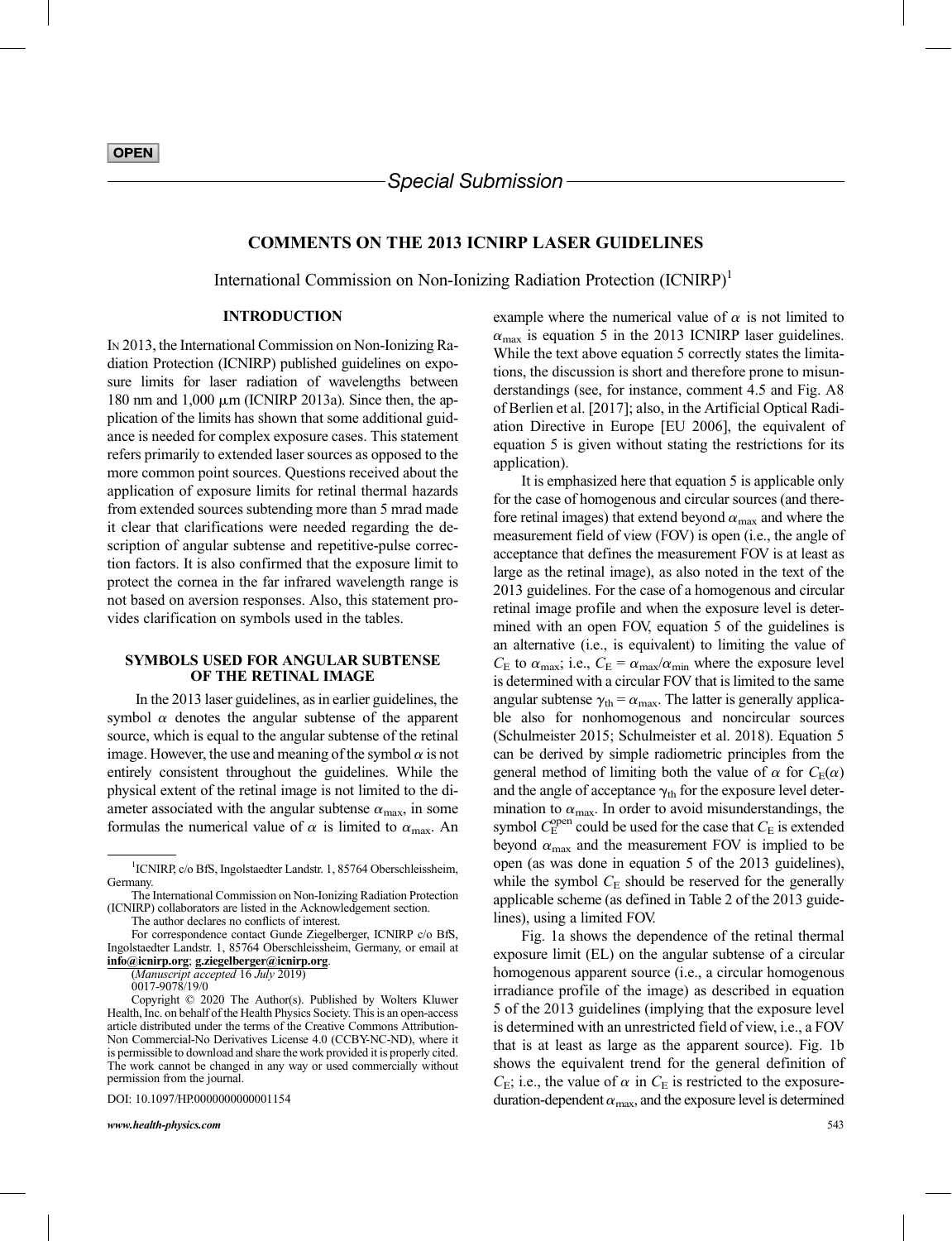

Fig. 1. Dependence of the correction factor  $C<sub>E</sub>$  for retinal thermal exposure limits as a function of angular subtense of the image of the apparent source. In (a), the value of  $\alpha$  in  $C_E$  is limited to  $\alpha_{\text{max}}/\alpha_{\text{min}}$ ; in this case the measurement angle of acceptance is also limited to  $\alpha_{\text{max}}$ . For circular homogenous image irradiance profiles, the effect of the angle of acceptance to reduce the exposure level can be accounted for by increasing the correction factor beyond  $\alpha_{\text{max}}$ , shown in (b), but then the measurement needs to be performed with an open field of view.

with an angle of acceptance limited to an extent that is equal to  $\alpha_{\text{max}}$ . The ratio of exposure level over EL is the same in both cases. As noted in the 2013 guidelines, the actual (physical) retinal image of the apparent source is not limited in its extent to  $\alpha_{\text{max}}$ ; it is the value of  $\alpha$  in the determination of  $C_E$  which is limited.

The general definition is applicable to noncircular image profiles with homogeneous irradiance distribution (such as an ellipse), where each dimension  $\alpha_x$  and  $\alpha_y$  is limited to  $\alpha_{\text{max}}$  prior to determining the average  $\alpha_{\text{lim}} =$  $(\alpha_x + \alpha_y)/2$  and where the exposure level is determined with a field of view limited to an angle equal to  $\alpha_{\text{max}}$ . The limited FOV reduces the exposure level compared to the open FOV exposure level. Alternately, an open FOV can be used where the effect of the open FOV on the safety analysis can be accounted for by increasing  $C_E$  with the respective factor, here given by the symbol  $\kappa$ , eqn (1) (see also Marshall 2017; Schulmeister et al. 2018). For this concept, the limited  $C_{\rm E}$ , where  $\alpha_{\rm x}$  and  $\alpha_{\rm y}$  are limited to  $\alpha_{\text{max}}$ , is increased by the factor  $\kappa$  to result in a factor  $C_{\text{E}}^{\text{open}}$ which is used to determine the EL:

$$
C_{\rm E}^{\rm open} = \kappa \times C_{\rm E} = \kappa \times \frac{\alpha_{\rm lim}}{\alpha_{\rm min}} = \kappa \times \frac{\alpha_{\rm x} + \alpha_{\rm y}}{2} \times \frac{1}{\alpha_{\rm min}}.\ (1)
$$

For a given image profile, the factor  $\kappa$  can be determined as the ratio of the total power within the image (i.e., the power that passes through the 7 mm measurement aperture) to the power that lies within a circular FOV with an angular subtense  $\gamma_{\text{th}} = \alpha_{\text{max}}$ . For a homogeneous circular profile larger than  $\alpha_{\text{max}}$ ,  $\kappa = \alpha^2/\alpha_{\text{max}}^2$  and equation 5 of the 2013 ICNIRP guidelines follows. We note that for arrays or nonhomogenous irradiance profiles, the analysis implies the need to also consider fields of view smaller than the limitation given by  $\alpha_{\text{max}}$  as well as to vary the extent of the field of view in each dimension independently, as described in the measurement section (under the heading "Thermal") of the 2013 guidelines; in practice this analysis is often performed with rectangular FOVs (see also Schulmeister 2015).

In other sections of the ICNIRP 2013 laser guidelines, for instance in Table 5, the symbol  $\alpha$  is used as a shorthand to mean "extent of the image of the apparent source." Strictly speaking, the usage of  $\alpha$  in this sense is only applicable for the case of circular homogeneous retinal image profiles. For instance, in Table 5 for the retinal photochemical EL, there is a side note 2 given in the restriction column, "For  $\alpha \leq \gamma_{\rm ph}$ ,  $\gamma$  not restricted." This is intended to mean that when the image of the apparent source (as irradiance profile) is smaller than the defined measurement angle of acceptance  $\gamma_{ph}$ , any measurement angle of acceptance (symbol  $\gamma$ ) can be used as long as it is larger than the image of the apparent source. For general applicability, instead of using a side note in the table, a footnote would have provided more space to avoid using the symbol  $\alpha$  as shorthand for "extent of the retinal irradiance profile." The usage of the symbol  $\alpha$  in this way can be misleading, since the symbol  $\alpha$  has a very specific meaning related to the retinal thermal limits. For the determination of  $C_E$  as discussed above, as part of the retinal thermal EL,  $\alpha$  is the average of  $\alpha_x$  and  $\alpha_y$ . Consequently, the numerical value of  $\alpha$ can be smaller than a given value of  $\gamma_{ph}$  (i.e., the mathematical inequality  $\alpha \leq \gamma_{ph}$  is fulfilled) while the image irradiance profile is, in one direction, larger than  $\gamma_{ph}$ . In this case, not restricting the FOV to  $\gamma_{ph}$  for corneal irradiance measurements results in a needlessly restrictive exposure level analysis.

The photochemical retinal EL as given in the 2013 and 2000 ICNIRP laser guidelines are derived directly from the radiance dose EL of  $10^6$  J m<sup>-2</sup> sr<sup>-1</sup> given in the ICNIRP incoherent radiation guidelines (ICNIRP 2013b) by multiplication by the solid angle equal to  $\gamma_{ph}^2 \pi/4$ . Thus, it is evident from basic radiometric principles (Schulmeister 2001) that the radiance dose limit given in the incoherent optical radiation guidelines, together with the averaging angle of acceptance defined there, is identical to the laser EL,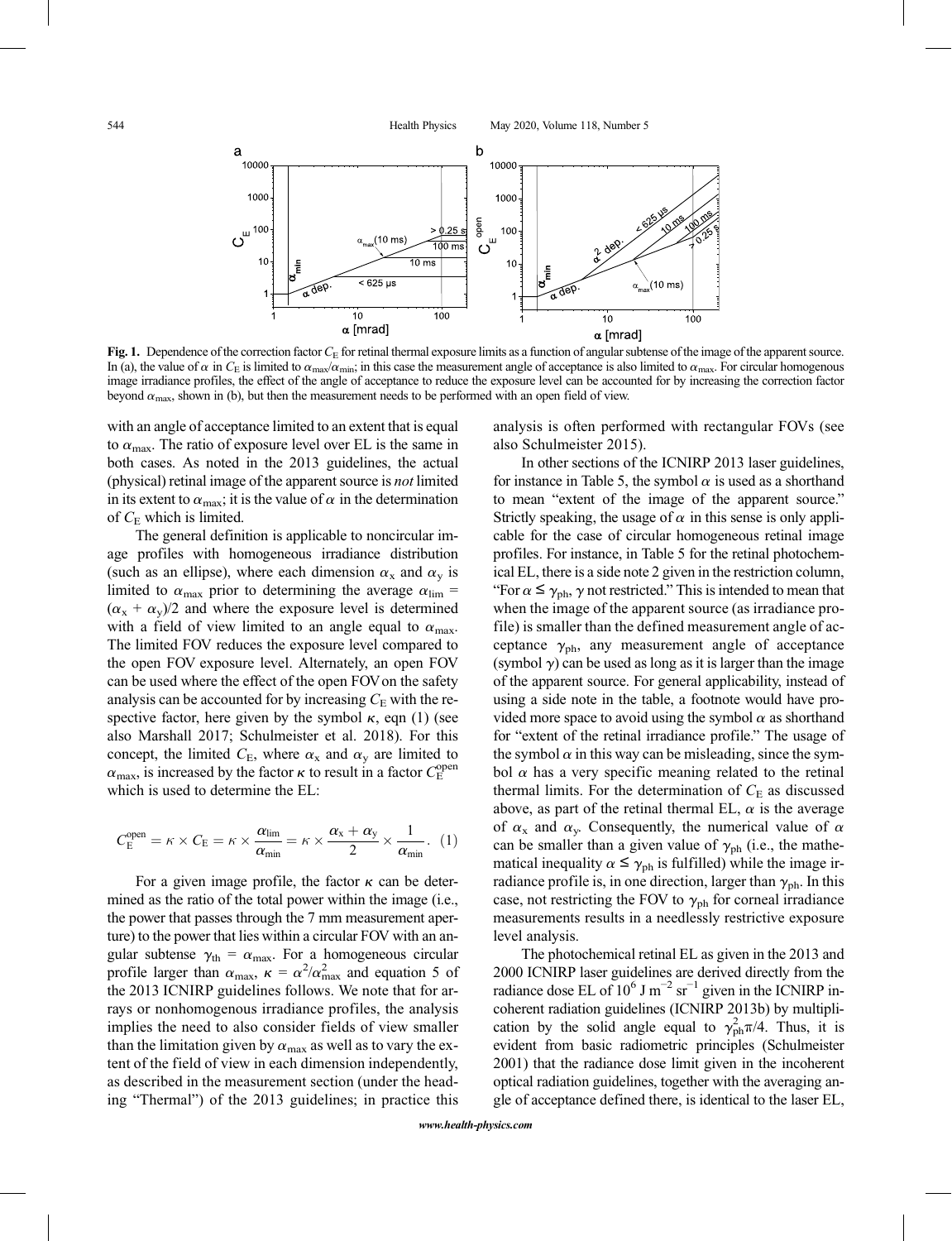where the FOV is limited to  $\gamma_{ph}$ . In both cases  $\gamma_{ph}$  reflects the angular extent of very conservatively assumed eye movements. It is also pointed out that in both the 2013 laser guidelines as well as in the 2013 incoherent optical radiation guidelines, the retinal photochemical limits are expressed in terms of radiance dose (or radiance) as well as in terms of radiant exposure (or irradiance) at the cornea. The latter is convenient for retinal image profiles (apparent sources) that are smaller than the angle  $\gamma_{ph}$  and therefore are the default for laser radiation; the actual angle of acceptance for the measurement is then not relevant (as long as it is larger than the apparent source). The limits expressed as radiance dose (or radiance) are the default for incoherent optical radiation where  $\gamma_{ph}$  defines the averaging angle for the determination of the exposure level expressed as radiance.

## MULTIPLE-PULSE CORRECTION FACTOR

A reduction factor  $C_{\rm P}$  applies to the retinal thermal EL for repetitive exposures to pulses, lowering the per-pulse EL below the single-pulse EL. The 2013 laser guidelines, in the section "Repetitive pulse exposures" in item 3, define  $C_p$ with different trends that depend on exposure (pulse) duration and on the value of  $\alpha$ . It needs to be clarified that the value of  $\alpha$  in the criteria to determine  $C_P$  is *not* limited to the value of  $\alpha_{\text{max}}$ . This is evident, since otherwise, the inequality in criterion b (if  $\alpha > \alpha_{\text{max}}$ ) could never be fulfilled. The value of  $\alpha$  used in these inequalities 3a and 3b is the same as that used for the assessment of the long-term exposure, i.e., comparing the average irradiance (or average power through the 7 mm aperture) against the EL for the respective exposure duration of typically 0.25 s or  $T_2$ . The value of  $\alpha$  in this case is limited to  $\alpha_{\text{max}} = 100$  mrad. This is also consistent with the duration used to determine the number of pulses *n*, which is 0.25 s or  $T_2$ . With respect to the condition in b (if  $\alpha \ge 100$  mrad,  $C_P = 1$ ),  $\alpha$  is not limited by  $\alpha_{\text{max}}$  = 100 mrad but has to be understood as the angular subtense of the full image. In this case, it is required that both dimensions of the image of the apparent source are larger than or equal to 100 mrad in order to set  $C_{P}$  equal to unity. This criterion can be made consistent with using the parameter  $\alpha$  limited to  $\alpha_{\text{max}} = 100$  mrad (as in the other criteria of item 3b) when it is changed to "if  $\alpha$  = 100 mrad,  $C_P = 1$ " noting that  $\alpha$  in this case is then also determined as the average of the two dimensions. Only when both dimensions are greater than or equal to 100 mrad is the average equal to 100 mrad and then  $C_P$  can be set to unity.

There is a discontinuity of  $C_p$  at  $\alpha = 5$  mrad and at  $\alpha =$  $\alpha_{\text{max}}$  when the number of pulses *n* is larger than 40. This discontinuity is not based on discontinuities of biological effects but is due to recommending simplified rules. The discontinuity can be avoided in an assessment by assuming a smaller source not only for the determination of  $C_{P}$ , but

generally for the safety assessment. This approach is justified because for a given power level (or energy per pulse) entering the eye, a larger retinal image cannot be more hazardous than a smaller one.

A similar situation in terms of a discontinuity of  $C_P$  is present at  $t = T_i$ . For instance, for  $\alpha < 5$  mrad, the factor  $C_P = 1$  for pulse durations of longer than  $T_i$  but  $C_P < 1$  for pulse durations less than  $T_i$ , so that a shorter pulse could exceed the maximum permissible exposure (MPE), while the longer pulse with the same peak power is below the MPE, which is against biophysical principles. This discontinuity can be resolved by assuming a longer pulse duration for the determination of the correction factor.

While the text for the application of  $C_{\rm P}$  to reduce the EL referred to the "single pulse limit," groups of pulses need to be interpreted as effective pulses, and  $C<sub>P</sub>$  is applied to these effective pulses. This means that the total exposure level for a given group of pulses needs to be below the EL determined for the duration of that group of pulses, reduced by  $C<sub>P</sub>$  based on the number of these groupings within the overall assumed exposure duration such as  $0.25$  s or  $T_2$ . Note that the value of  $\alpha_{\text{max}}$  is determined for the duration of the group of pulses.

For assessment durations less than or equal to  $T_i$  a reduction factor applies as described in 3c of the 2013 laser guidelines (p. 287). Since the EL in this time domain is given as constant radiant exposure or constant energy, the cumulative radiant exposure or energy of pulses within  $T_i$ is compared to the EL. These added pulses are then counted as one when the value of  $n$  is determined.

#### BEAM DIAMETER DEFINITION

There sometimes is a concern that a criterion for a beam diameter for arbitrary irradiance profiles incident on the eye or the skin should be given in ICNIRP guidelines. However, from the point of view of recommending EL for the protection of the cornea and skin, this is not necessary. It is sufficient to recommend the use of apertures over which the irradiance is averaged, a dosimetric concept which is applicable independently of the beam diameter. While the injury threshold of the skin and the cornea in a certain range depend on the beam diameter of the incident laser beam (see, for instance, McCally et al. 2003), the respective ELs are simplifications and are recommended independently of the incident beam diameter. The parameter beam diameter as a value is only needed when the irradiance is to be calculated for a given total power in the beam, but this is an issue which is not in the scope of ICNIRP guidelines, as it is a question of basic radiometry and performing calculations rather than direct measurements. The quantity needed for the application of the ICNIRP EL is the irradiance or radiant exposure averaged over defined apertures, and it is not in the scope of the ICNIRP guidelines to specify how this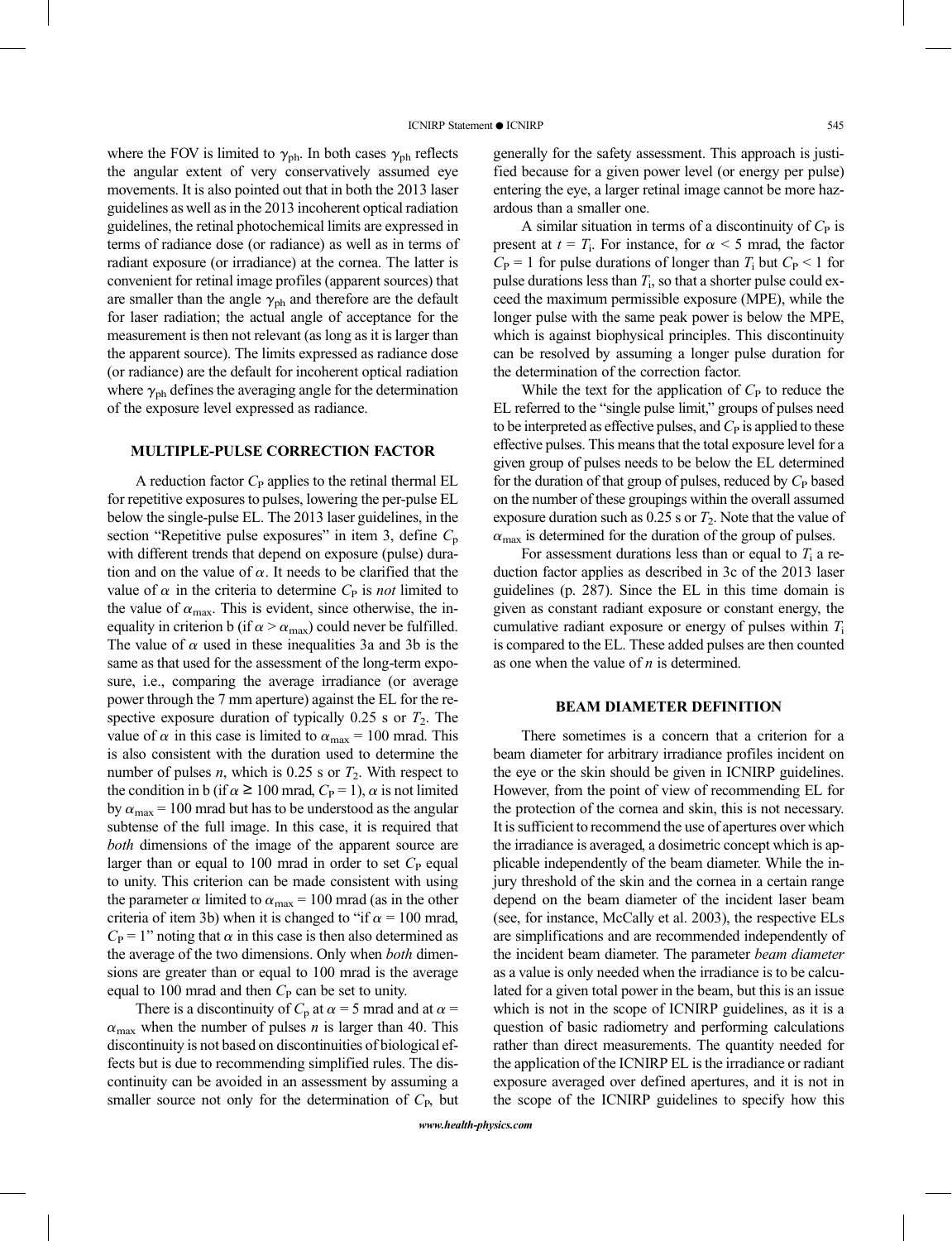exposure quantity is determined. For arbitrary irradiance distributions, which is two-dimensional information, it is not possible to define a beam diameter criterion that will in all cases result in the correct average irradiance when the total power in the beam is divided by the area defined by the beam diameter.

For the retinal thermal limits, which do depend on the parameter  $\alpha$ , a method is described in the ICNIRP 2013 laser guidelines to determine the value of that parameter for irregular profiles (see section "Thermal" on p. 288 of the 2013 guidelines and notes above in this statement).

## DUAL LIMIT TO PROTECT THE CORNEA FOR WAVELENGTHS LESS THAN 1400 NM

The 2013 laser guidelines increased the retinal thermal limit correction factor  $C_{\text{C}}$  to consider the finding that for wavelengths approaching 1,400 nm, preretinal ocular media absorb a significant portion of the radiation that is incident on the eye. This increase of the retinal limit made it necessary to recommend an additional limit to protect the cornea. In Table 5 of the 2013 laser guidelines, footnote d refers to the skin exposure limits, and for exposure in the infrared wavelength range (i.e., 780 nm to 1,400 nm), recommends cornea limits of 2 times the skin exposure limit. The averaging aperture used to determine the exposure level is not defined in the 2013 guidelines. This statement makes it clear that the eye averaging aperture defined for the wavelength range above 1,400 nm is to be used (1 mm diameter for exposure durations up to 0.35 s and 3.5 mm for exposure durations equal to and greater than 10 s, with a  $t^{0.375}$ dependence in between). Also it should be noted that for beam diameters less than about 3 mm and wavelengths between about 1,330 nm and 1,400 nm, the exposure should not exceed the skin exposure limit because the recommendation of using 2 times the skin limit as dual limit might not be associated with a large enough reduction factor. For this discussion it should be considered that for the general application of exposure limits, the skin exposure limit applies for the eyelid, so that for a typical exposure analysis, there is no practical value in an exposure limit of the eye that is above the exposure limit of the skin. For wavelengths below about 1,300 nm, the reduction factor between the corneal injury threshold and the skin EL is at least of the order of 5 for small beams and 20 for beams larger than 3.5 mm, even for an immobilized eye (Schulmeister et al. 2019). For wavelengths approaching 1,400 nm, the reduction factor for assumed exposure durations of 10 s and longer is smaller because of the strongly increasing water absorption. However, as long as there are normal eye movements, protection is afforded when the skin EL is applied. However, for medical procedures with stationary eyes, beams of the order of 1 mm and wavelengths approaching

1,400 nm, averaging over a 3.5-mm-diameter aperture is not justified.

## AVERSION RESPONSE IN RELATION TO THE CORNEAL EXPOSURE LIMITS

The section "Effects of mid and far infrared radiation" in the 2013 laser guidelines discusses potential aversion responses and notes that for exposures that approach  $1,000 \text{ W m}^{-2}$  for a second or two, there would be an "immediate sense of heating of the cornea leading to blinking and rotation of the eye." As a literature review by a German expert working group (Berlien et al. 2017) shows, a level of  $1,000 \text{ W m}^{-2}$  might not be sufficient to induce a blinking reflex. However, in discussions about the level of the EL, it is important that the current EL of 1,000 W  $m^{-2}$  is clearly not based on assumptions of aversion responses. The 2013 guidelines also states: "The infrared corneal aversion response requires further study before user safety requirements are relaxed." That the EL of 1,000 W m−<sup>2</sup> is not based on the assumption of an aversion response is also evident from comparisons with corneal injury thresholds that were obtained with anesthetized animals and stationary laser beams. The corneal injury threshold for a 10 s exposure for a strongly absorbed wavelength (such as  $10.6 \mu m$ ) for a stationary eye and large beam diameters (which is associated with worst-case threshold levels) is equal to about 20,000 W m<sup>-2</sup> (Farrell et al. 1985). Thus, the reduction factor is 20.

For longer exposure durations, the exposure limit remains constant at 1,000 W  $m^{-2}$  and the injury threshold, for a stationary eye, decreases somewhat, resulting in a reduction factor somewhat smaller than 20. Injury thresholds of the cornea can be modeled well with a computer model (Schulmeister and Jean 2011; Jean et al.<sup>1</sup>); the model predicts that the injury threshold is above 10,000 W m<sup>-2</sup> even for 100 s exposure duration for a 6 mm beam at the cornea, without any eye movements and with a stationary laser beam. Due to the large reduction factor at 10 s, the EL is still well below the injury threshold for unrealistically long exposure durations of a stationary eye. For most exposure conditions, 10 s without any eye movements is unrealistically long. Therefore, it is irrelevant whether an aversion response is induced at the exposure limit level of 1,000 W  $m^{-2}$  or not. The safety of the cornea is assured by the conservatively low EL, even for intentional long-term exposure of an immobilized eye and a stationary beam, i.e., even for a person under anesthesia with no blinking and no eye movements (Fine et al. 1968).

In fact, based on well-characterized injury thresholds, the EL could be increased to 3,000 W  $m^{-2}$  for exposure

<sup>&</sup>lt;sup>1</sup>Jean M, Schulmeister K, Lund DJ, Stuck BE. Computer model to predict laser induced corneal injury. Submitted to JBO; 2020.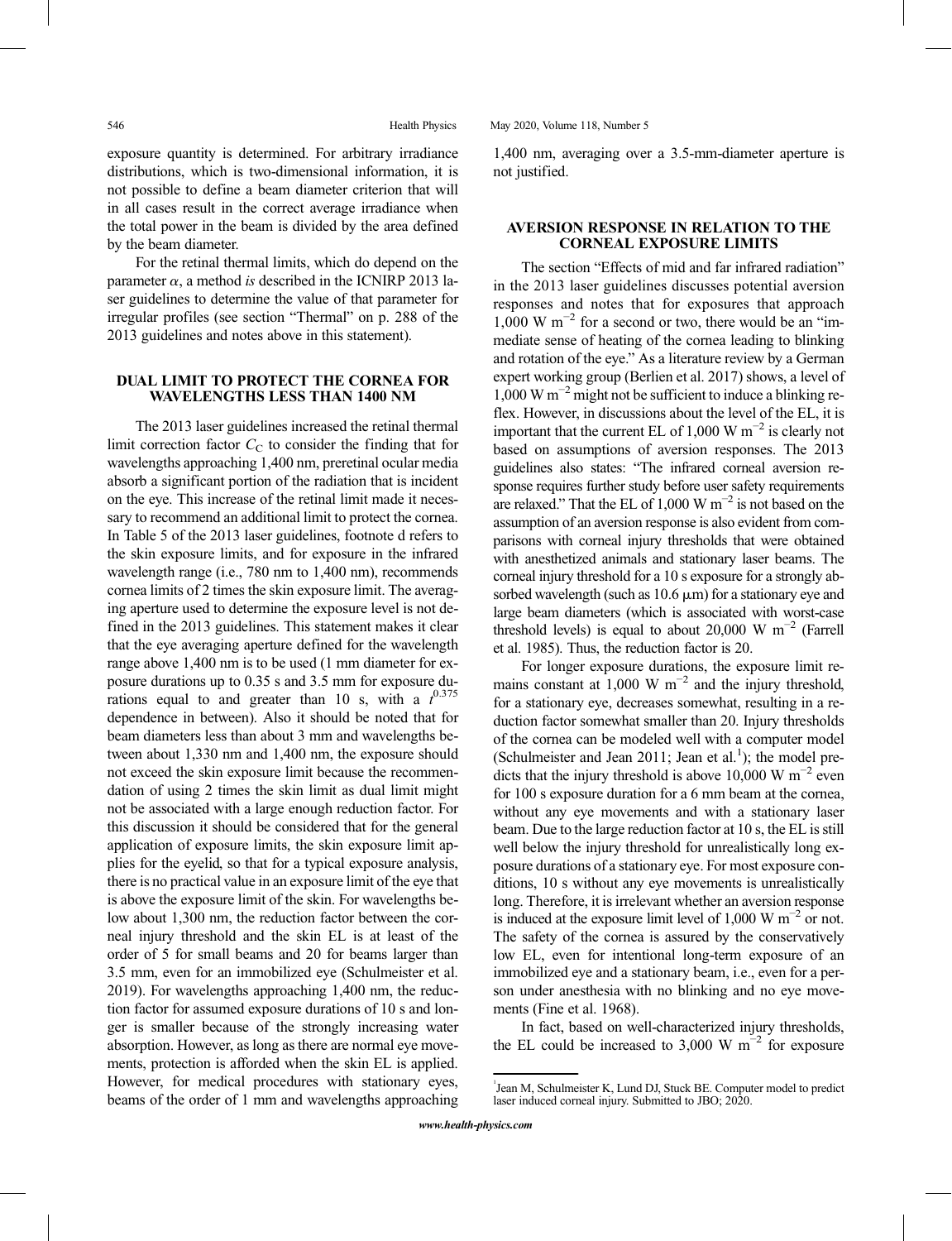durations of 10 s and would still provide adequate protection even for the case of no aversion response or eye movements for several minutes; at these exposure levels, it probably can be assumed that aversion responses would be induced, reducing the effective exposure duration. Future updates of the laser guidelines might consider increases in the skin and eye ELs in the infrared wavelength range above 1,400 nm, particularly for exposure durations of 10 s, as they are currently conservative.

## REVIEW OF EXPOSURE LIMITS AND NEED FOR ADDITIONAL DATA

The present statement provides additional information and guidance on the application of the 2013 laser guidelines but does not amend the exposure limits. ICNIRP intends to prepare and issue an update of the laser guideline at a later date. Currently, the committee is reviewing existing data and hopes to encourage additional experimental studies where there is a perceived need for additional data.

One of the updates of the EL under consideration relates to the long-term EL in the far ultraviolet (UV) wavelength range below 280 nm. The current EL, which shows no wavelength dependence, is applicable and necessary for pulse durations in the nanosecond regime in order to protect from photoablation of the cornea by ArF excimer laser radiation. The current ELs are unnecessarily low for exposure to continuous wave radiation or for the average irradiance assessment of pulsed exposure and can be increased to a level equivalent to the broadband EL as reflected by  $S(\lambda)$  (Sliney 2019).

Lund (2019) reviewed the data relating the effective dose—expressed as energy per pulse—that produces an ophthalmoscopically visible lesion with a probability of  $50\%$  (the  $ED_{50}$ ; see, for instance, Sliney et al. 2002) for small-spot laser exposures in the non-human primate retina to the duration of the exposure and showed that the currently defined EL provides a relatively small safety margin relative to the  $ED_{50}$  for exposure at 10 ps. It is incumbent on the committee to reconsider the definitions of the EL for smallspot exposures of duration less than 1 ns.

The correction factor  $C_{\text{C}}$ , which determines the wavelength dependence of the retinal EL in the wavelength regime above 1,200 nm, might not, as currently defined, provide a sufficient safety margin at 1,320 nm for larger beam diameters at the cornea in the exposure duration regime of roughly 100 μs to 100 ms. It might be necessary to adjust the definition of  $C_{\rm C}$  leading to a decrease of the EL. Further analysis of the existing data and experimental studies to determine the impact of chromatic aberration on the  $ED<sub>50</sub>$  for laser-induced retinal injury in rhesus monkey eyes at wavelengths near 1,320 nm would be valuable in the effort to determine whether a limitation to or adjustment of  $C_{\text{C}}$ is needed.

The EL for multiple pulses in the exposure duration regime of microseconds and less continues to be debated by the committee. Lund and Sliney (2014) recommended setting  $C_P = 1$  for  $\alpha \leq 5$  mrad in the microcavitation regime. At the time of the development of the 2013 laser guidelines, the experimental threshold data was insufficient to justify limiting the reduction factor  $C_{\rm P}$  in this regime. Subsequent scientific studies by Lund et al. (2014) confirm that the additivity of multiple pulses is weak, i.e., the reduction of the injury threshold expressed as energy per pulse is small. Consequently, it is justified to limit  $C<sub>P</sub>$  in this time domain to a minimum value of  $C_P = 0.4$ . When additional threshold data becomes available, it might be possible to set  $C_P = 1$ , thus greatly simplifying the calculation of the EL. ICNIRP thus recognizes the need for a non-human primate (rhesus monkey) retinal injury threshold study program for laser radiation in the nanosecond (1-100 ns) and microsecond (1-100 μs) pulse duration regime for multiple pulses, with a priority for the nanosecond regime.

Acquisition of data for these exposure conditions will assist in evaluation of the multiple-pulse reduction factor to assure adequate protection and to prevent overly conservative exposure limits that inhibit prudent use of laser devices for these exposure conditions. While there is a reliable collection of thresholds for single pulses in the nanosecond and lower microsecond pulse duration regime, there is no injury threshold data for multiple-pulse macular exposures assessed 24 h after exposure. Data both for minimum retinal image diameters as well as extended sources (retinal irradiance diameter of 100 μm or larger) are needed as a basis to review the multiple-pulse reduction factor  $C_{P}$ . Ideally, the pulse repetition rate is varied within the regime where permitted exposures are not limited by the average irradiance criterion. It would be a great benefit if a research laboratory with suitable expertise could perform such studies.

Acknowledgments—Collaborators: Tsutomu Okuno, ICNIRP, Jack Lund, ICNIRP SEG, John O'Hagan, ICNIRP SEG and Public Health England, United Kingdom, Karl Schulmeister, ICNIRP SEG and Seibersdorf Laboratories, Austria; David Sliney, ICNIRP SEG; Bruce Stuck, ICNIRP SEG; Eric van Rongen, ICNIRP and Health Council, Netherlands; Rodney Croft, ICNIRP and Australian Centre for Electromagnetic Bioeffects Research, Illawarra Health & Medical Research Institute, University of Wollongong, Australia; Maria Feychting, ICNIRP and Karolinska Institutet, Sweden; Guglielmo D'Inzeo, ICNIRP and La Sapienza University, Rome, Italy; Adèle C Green, ICNIRP and QIMR Berghofer Medical Research Institute, Brisbane, Australia and CRUK Manchester Institute, University of Manchester, Manchester, United Kingdom; Akimasa Hirata, ICNIRP and Nagoya Institute of Technology, Japan; Carmela Marino, ICNIRP and Agency for New Technologies, Energy and Sustainable Economic Development (ENEA), Italy; Sharon Miller, ICNIRP; Gunnhild Oftedal, ICNIRP and Norwegian University of Science and Technology (NTNU), Norway; Tsutomu Okuno, ICNIRP; Martin Röösli, ICNIRP and Swiss Tropical and Public Health Institute, Basel, Switzerland; Zenon Sienkiewicz, ICNIRP; and Soichi Watanabe, ICNIRP and National Institute of Information and Communications Technology (NICT), Japan.

ICNIRP gratefully acknowledges the general support received from the International Radiation Protection Association (IRPA), the German Federal Ministry for the Environment, Nature Conservation, and Nuclear Safety (BMU), the New Zealand Ministry of Health, and the European Union Programme